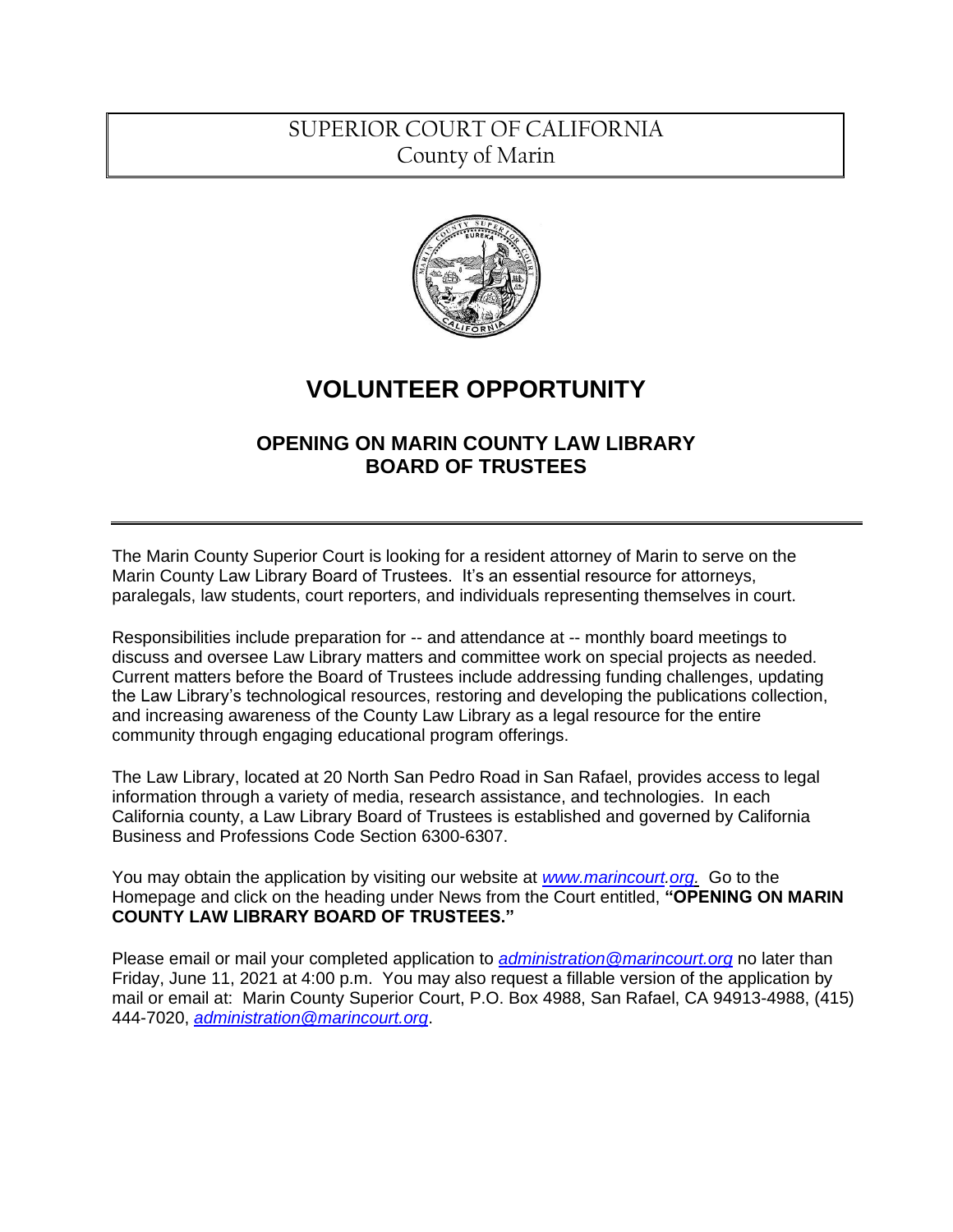| <b>MARIN COUNTY SUPERIOR COURT</b><br>administration@marincourt.org           |                            |                               |                          |
|-------------------------------------------------------------------------------|----------------------------|-------------------------------|--------------------------|
| <b>APPLICATION FOR APPOINTMENT TO</b><br><b>LAW LIBRARY BOARD OF TRUSTEES</b> |                            |                               |                          |
| <b>LAST NAME</b>                                                              | <b>FIRST</b>               |                               | <b>MIDDLE</b>            |
| STREET ADDRESS                                                                |                            | <b>CITY</b>                   | <b>STATE</b><br>ZIP CODE |
| SAME AS ABOVE<br><b>MAILING ADDRESS</b>                                       |                            | <b>CITY</b>                   | ZIP CODE<br><b>STATE</b> |
| AREA CODE & HOME PHONE NO.                                                    | AREA CODE & CELL PHONE NO. | <b>EMAIL ADDRESS</b>          |                          |
| EMPLOYED?<br>RETIRED?                                                         | NOT EMPLOYED?              | ARE YOU OVER 18 YEARS OF AGE? | <b>YES</b><br><b>NO</b>  |
| <b>EMPLOYMENT INFORMATION:</b>                                                |                            |                               |                          |
| PRESENT OCCUPATION                                                            |                            |                               |                          |
| NAME OF EMPLOYER                                                              |                            |                               |                          |
| <b>ADDRESS</b>                                                                |                            |                               | AREA CODE & PHONE NO.    |
| REASON(S) FOR APPLYING:                                                       |                            |                               |                          |
|                                                                               |                            |                               |                          |
|                                                                               |                            |                               |                          |
|                                                                               |                            |                               |                          |
|                                                                               |                            |                               |                          |
|                                                                               |                            |                               |                          |
|                                                                               |                            |                               |                          |
|                                                                               |                            |                               |                          |
|                                                                               |                            |                               |                          |
| SUMMARY OF QUALIFICATIONS:                                                    |                            |                               |                          |
|                                                                               |                            |                               |                          |
|                                                                               |                            |                               |                          |
|                                                                               |                            |                               |                          |
|                                                                               |                            |                               |                          |
|                                                                               |                            |                               |                          |
|                                                                               |                            |                               |                          |
|                                                                               |                            |                               |                          |
|                                                                               |                            |                               |                          |